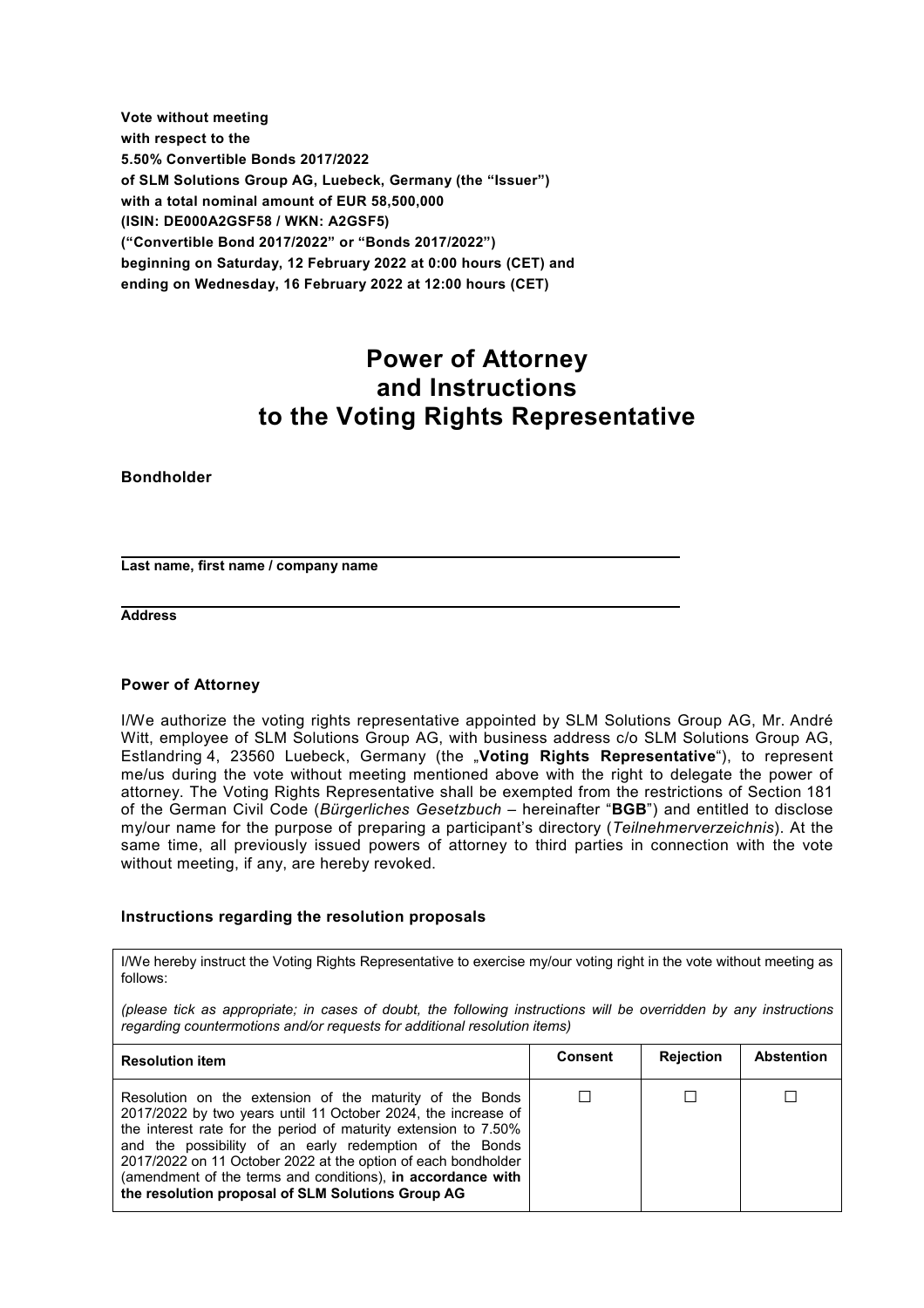#### **Instructions regarding procedural motions, countermotions and/or requests for additional resolution items**

| In case of procedural motions, countermotions and/or requests for additional resolution items, I/we<br>hereby instruct the Voting Rights Representative to exercise my/our voting rights in accordance with |
|-------------------------------------------------------------------------------------------------------------------------------------------------------------------------------------------------------------|
| the recommendations of the Issuer.                                                                                                                                                                          |

\_\_\_\_\_\_\_\_\_\_\_\_\_\_\_\_\_\_\_\_\_\_\_\_\_\_\_ \_\_\_\_\_\_\_\_\_\_\_\_\_\_\_\_\_\_\_\_\_\_\_\_\_\_\_\_\_

(*Place, date*) (*Signature or other confirmation of statement according to Section 126b BGB*)

## **Please note:**

Bondholders are requested to submit the **completed and signed form** for the Power of Attorney and Instructions together with the Special Confirmation with Blocking Note issued in text form by mail to the following address:

## **Mr. André Witt "Convertible Bond 2017/2022: Vote without Meeting" c/o SLM Solutions Group AG, Estlandring 4, 23560 Luebeck, Germany**

or by fax to: **+49 451 4060 3250** 

or by e-mail to: **ir@slm-solutions.com** 

(please send only once).

To ensure a submission in good time by the Voting Rights Representative to the Scrutineer, it is requested to provide the Voting Rights Representative with the Power of Attorney and Instructions and the Special Confirmation with Blocking Note at the earliest convenience. The aforementioned documents have to be received by the Voting Rights Representative **no later than** by the day before the end of the Voting Period, i.e. **by 15 February 2022**.

**With respect to delayed or incomplete submitted documents, the Voting Rights Representative assumes no liability that such votes will be counted in the vote without meeting.**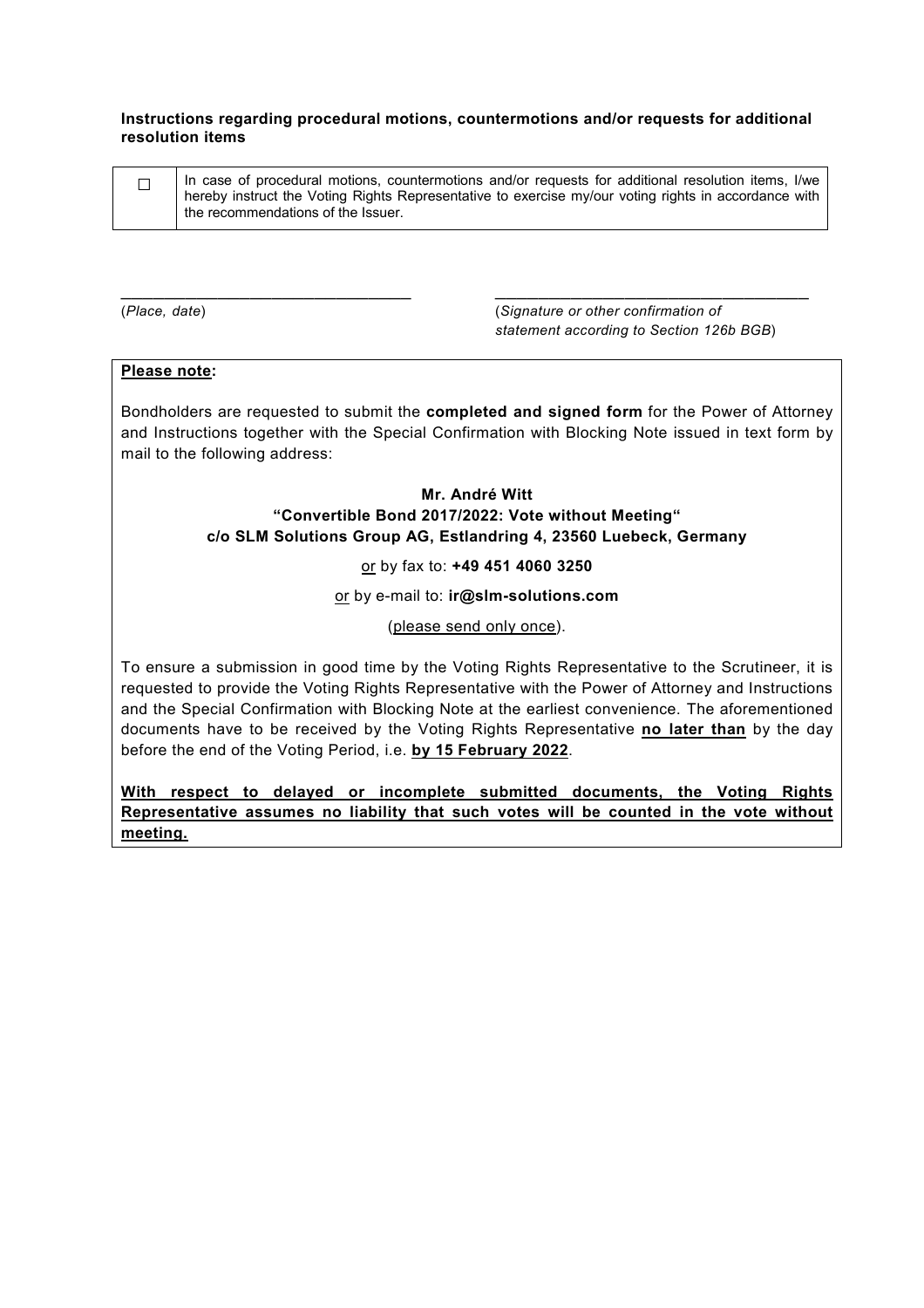## **Legal notice regarding the granting of power of attorney:**

1. Each bondholder may be represented by a proxy of its choice with respect to exercising voting rights (Section 14 of the German Act on Issues of Debt Securities (*Schuldverschreibungsgesetz*, "**SchVG**") in conjunction with Section 18 (1) SchVG). The proxy may, in particular, be the Voting Rights Representative appointed by the Issuer.

This form for the Power of Attorney only encompasses the instructions to the Voting Rights Representative predefined by the form. Additional instructions to the Voting Rights Representative cannot be given by way of this form. If the voting right shall be exercised in a way that differs from the instructions predefined by this form, it is required to give a third party power of attorney or to exercise voting right in person.

If the Voting Rights Representative is not provided with voting instructions regarding procedural motions, countermotions and/or requests for additional resolution items, the Voting Rights Representative will not be entitled to exercise voting rights with respect to these resolution items. Such votes will be counted as abstention.

2. **To ensure a submission in good time by the Voting Rights Representative to the Scrutineer, it is requested to provide the Voting Rights Representative with the Power of Attorney and Instructions and the Special Confirmation with Blocking Note at the earliest convenience before the Voting Period. The aforementioned documents must be received by the Voting Rights Representative no later than by the day before the end of the Voting Period, i.e. by 15 February 2022.** 

The Voting Rights Representative assumes no liability that the voting right can be exercised within the Voting Period with regard to powers of attorney received after the expiry of such deadline. The Voting Rights Representative has to prove its power of attorney no later than by the end of the voting period commencing on Saturday, 12 February 2022, 0:00 hours (CET) and ending on Wednesday, 16 February 2022, 12:00 hours (CET) (the "**Voting Period**") to the scrutineer, notary public Natalie von Rom with seat in Frankfurt am Main, Germany (the "**Scrutineer**"), by submitting the Power of Attorney in text form (Section 126b BGB). Also in case of a vote submission by the Voting Rights Representative, the Special Confirmation with Blocking Note on the principal's ownership must be submitted to the Scrutineer in accordance with no. 3 below no later than by the end of the Voting Period. Further, to the extent applicable, evidence of representation (*Vertretungsnachweise*) in accordance with no. 4 or no. 5 below should also be submitted to the Scrutineer no later than by the end of the Voting Period.

# **Bondholders are requested to submit the respective proofs together with a duly completed form of the Power of Attorney to the Voting Rights Representative within the abovementioned period.**

3. Bondholders must demonstrate their eligibility to participate in the vote without meeting no later than by the end of the Voting Period. For this purpose, a current proof of ownership of the Bonds 2017/2022 issued by the Custodian pursuant to lit. a) below (the "**Special Confirmation**") and a blocking note of the Custodian pursuant to lit. b) below (the "**Blocking Note**") have to be submitted in text form (Section 126b BGB):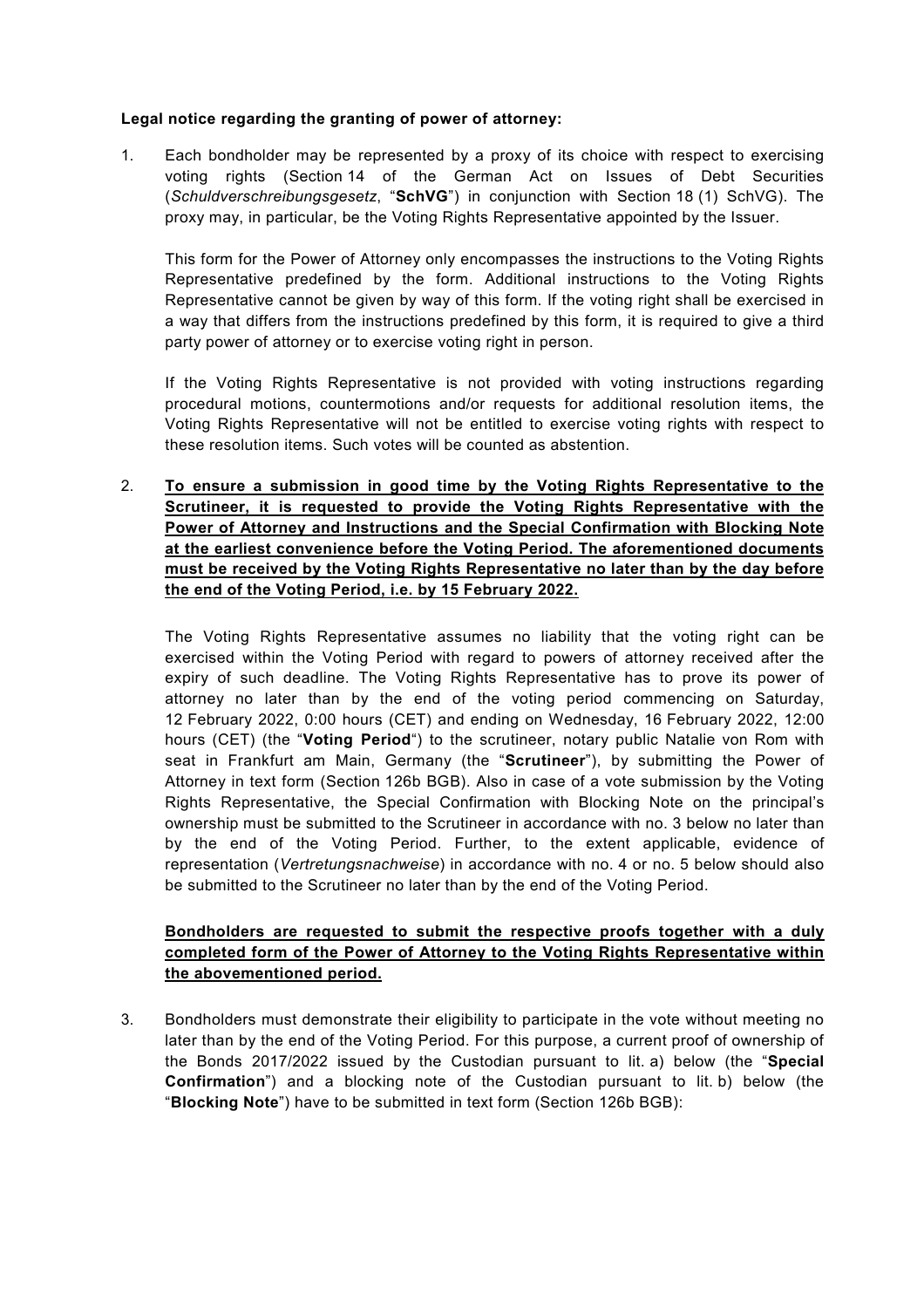## a) Special Confirmation

The required Special Confirmation is a confirmation in text form issued by the Custodian of the respective bondholder stating the full name and address of the bondholder and specifying the aggregate principal amount of Bonds 2017/2022 credited on the issue date of the Special Confirmation to such bondholder's securities account maintained with such Custodian.

Pursuant to the terms and conditions of the bonds, "**Custodian**" means any bank or other financial institution with which the bondholder maintains a securities account in respect of any Bonds 2017/2022 and having an account maintained with Clearstream Banking AG, Frankfurt am Main ("**Clearstream**"), and includes Clearstream.

b) Blocking Note

The required Blocking Note of the Custodian is a note stating that the Bonds 2017/2022 held by the respective bondholder are not transferable from and including the day such vote has been cast until and including the day the Voting Period ends.

Bondholders are requested to contact their Custodian in good time regarding the issuance of the Special Confirmation with Blocking Note.

**Bondholders who fail to submit the Special Confirmation with Blocking Note in text form (Section 126b BGB) by the end of the Voting Period will not be eligible to participate in the voting. The Voting Rights Representative will also not be entitled to exercise the voting right in such cases. Therefore, the Special Confirmation and the Blocking Note have to be submitted to the Voting Rights Representative within the period mentioned under no. 2 above.** 

- 4. Representatives of bondholders that are legal persons or partnerships under German law (e.g. stock corporation (*Aktiengesellschaft*), limited liability company (*GmbH*), entrepreneurial company (*Unternehmergesellschaft*), limited partnership (*Kommanditgesellschaft*), general partnership (*Offene Handelsgesellschaft*), partnership under the BGB (*Gesellschaft bürgerlichen Rechts*)) or under foreign law (e.g. a limited company under English law) are requested to additionally prove their power of representation no later than by the end of the Voting Period. This may be done by submitting a current excerpt from the relevant register (e.g. commercial register (*Handelsregister*), register of associations (*Vereinsregister*)) or by means of any other equivalent confirmation (e.g. certificate of incumbency, secretary's certificate). Such proof of the power of representation is not a prerequisite for votes to be taken into account in the vote without meeting.
- 5. If bondholders are represented by legal representatives (e.g. a child by its parents, a ward by its guardian) or by an official administrator (e.g. an insolvency debtor by the respective appointed insolvency administrator), it is requested that the legal representative or the official administrator, in addition to providing the Special Confirmation with Blocking Note of the principal, proves the statutory power of representation in adequate form (e.g. by means of a copy of the civil status documents (*Personenstandsunterlagen*) or the warrant of appointment (*Bestallungsurkunde*)) no later than by the end of the Voting Period. Such proof of the power of representation is not a prerequisite for votes to be taken into account in the vote without meeting.